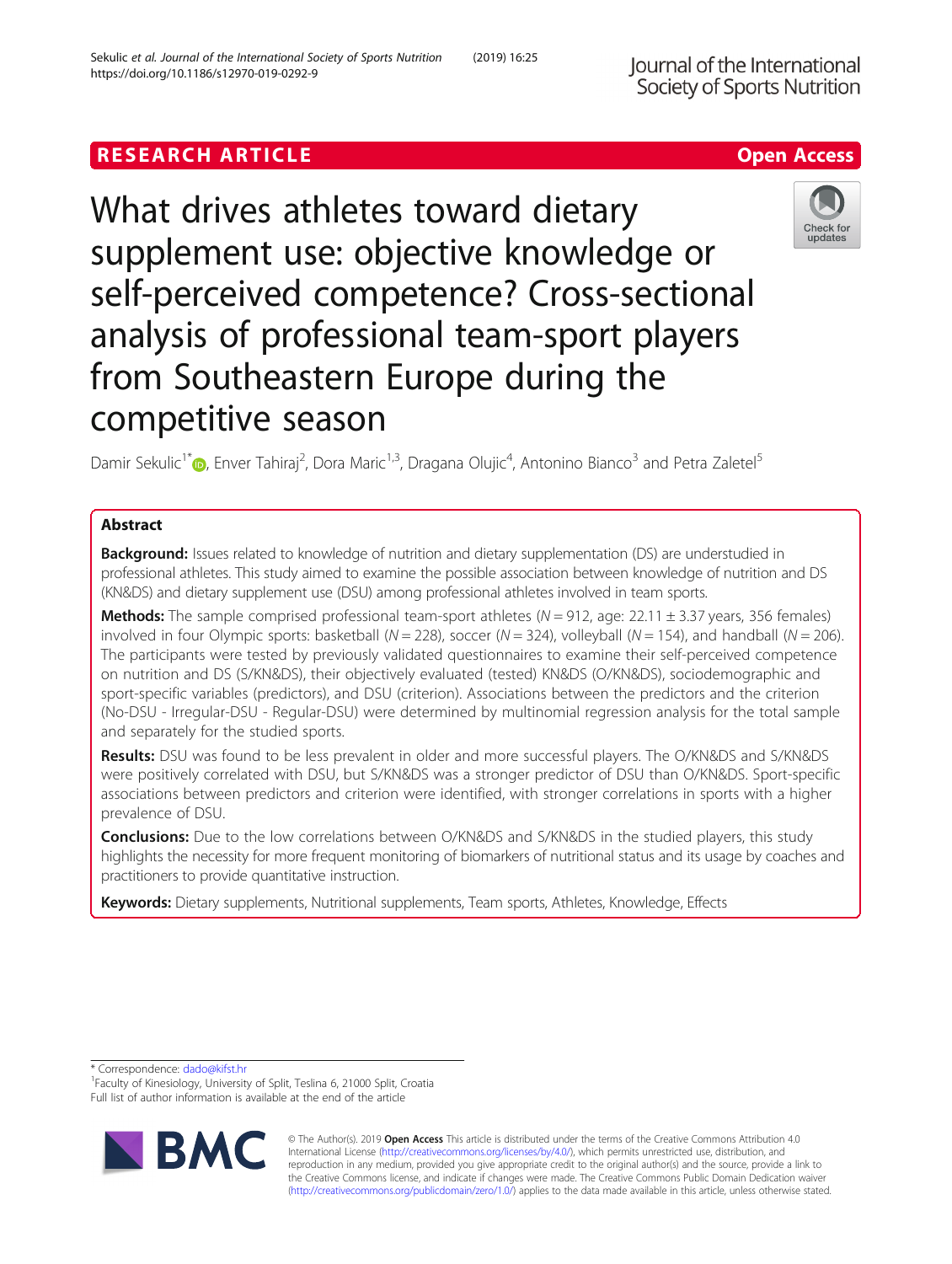Nutrition does not compensate for a lack of training or inferior physical abilities, but proper nutritional plans affect both fitness and health in athletes, helping them to make the most of their potential  $[1-4]$  $[1-4]$  $[1-4]$  $[1-4]$ . Nutrition and nutritional plans can help athletes withstand consistent intensive training and competition  $[1, 5]$  $[1, 5]$  $[1, 5]$  $[1, 5]$ . The high physical demands of training and competition predispose athletes to increasingly rely on nutrition, including the usage of dietary supplements, believing they will get an advantage over the competition, maximize their performance and stay competitive and healthy [[6](#page-8-0)–[8\]](#page-8-0). Dietary supplements (DS) are an overarching term for a wide range of products, including food-based products that involve added nutrients (e.g., sports drinks, protein shakes, fortified foods), essential nutrients in concentrated or isolated form (e.g., essential fatty acids, amino acids vitamins, minerals), botanicals and herbals and specific products with potential for optimization of performance and maintenance of health [[7](#page-8-0), [9](#page-8-0)].

In general, the prevalence of dietary supplement use (DSU) in high-level athletes ranges from 40 to 93% [\[10](#page-8-0)– [14](#page-8-0)]. In short, 88.4% of Canadian athletes involved in diverse sports have been reported to be DS users. The 5 most frequently used DS reported were vitamin C (6.4%), protein supplements (9.0%), multivitamins and minerals (13.5%), sport bars (14.0%), and sport drinks (22.4%) [\[10\]](#page-8-0). A similar prevalence of DSU has been reported for American collegiate/student-level athletes, reporting the most frequent DS usage of vitamins/minerals (73.3%), calorie-replacement drinks (47%), protein supplementation (40.3%), and creatine (31,4%) [\[15,](#page-8-0) [16](#page-8-0)]. Reports on Canadian Olympic athletes showed a somewhat lower prevalence of DSU of 65% [\[17](#page-8-0)]. The DSU in European athletes ranges from 70 to 80% in young German and elite Finish athletes [\[18,](#page-8-0) [19\]](#page-8-0), 90% in Croatian swimmers [\[11\]](#page-8-0), > 95% in European tennis players [[20](#page-8-0)] and 55% in rugby players [\[12\]](#page-8-0).

Factors influencing DSU among athletes have rarely been empirically investigated, especially in elite athletes. Indeed, although proper knowledge on nutrition and DSU, including the information based on high-quality peer reviewed research, should be crucial for safe and effective DSU, this problem is evidently understudied in professional athletes. Specifically, it is generally accepted that athletes consume DSs to improve their recovery and performance and/or to overcome the lack of certain nutrients for specific reasons (i.e., vegetarianism, female athletes during their menstrual cycle) [\[21](#page-8-0)–[24\]](#page-8-0). However, due to the competitive spirit of sports, athletes are particularly vulnerable to aggressive DS marketing. Although most dietary supplements are produced and distributed in a proper way, inaccurate labeling of ingredients and lack of evaluation from regulatory agencies are known to be a problem, which sometimes leads to negative health consequences and even positive findings on doping substances [\[25](#page-8-0)].

The question that arises is what drives athletes toward DS? In other words, it would be particularly interesting to determine whether DSU in athletes is accompanied by proper knowledge (i.e., knowledge about potential benefits, proper use, and potential side effects). Therefore, the aim of this research was to examine the possible association between knowledge about nutrition and DSs (KN&DS) and DSU among professional athletes involved in team sports. Specifically, KN&DS was observed from two perspectives: (i) objectively evaluated the level of knowledge about nutrition and DS and (ii) selfperceived competence about nutrition and DS. The main hypothesis of the study is that KN&DS is positively correlated with DSU in professional team-sport athletes.

# Materials and methods

# Design and participants

The participants in this cross-sectional study were professional team-sport athletes ( $n = 912$ , age:  $22.11 \pm 3.37$ years, 356 females) involved in four Olympic sports: basketball  $(n = 228)$ , soccer  $(n = 324)$ , volleyball  $(n = 154)$ , and handball  $(n = 206)$ . All players were members of teams participating at the highest competitive level in Croatia and Kosovo during the competitive season of 2016/2017, and all participants were 18+ years of age at the time of testing. Teams were selected randomly, and players were asked to participate in the study by the national sports federations. For the purpose of this study, it is important to note that teams/athletes observed in this study were not supported and/or sponsored by companies related to DS manufacturing and/or distributing.

### Variables and testing

Although there are various validated questionnaires aimed at evaluating the topics we examined in this study, we used measurement tools that were previously used and validated in evaluating the problem of DS and related factors in athletes from Southeastern Europe [[11](#page-8-0), [26\]](#page-8-0).

All participants were tested with questionnaires examining (i) gender, (ii) age in years, (iii) highest achieved competitive result in their sport (four-point scale including "participation at a national-level competition", "participation in nationallevel finals (play-offs)", "national champion", and "national team member"), (iv) participants' self-perceived competence on nutrition and dietary supplementation (subjective opinion on knowledge - S/KN&DS), (v) participants' knowledge on nutrition and dietary supplementation (objective evaluation of knowledge - O/KN&DS), (vi) the main source of information/knowledge of nutrition and DS (responses included: "I don't have knowledge on it", "Coach/physician", "Formal education [school, club, federation]", and "self-education [internet, books, magazines, etc.]" ), and (vii) DSU.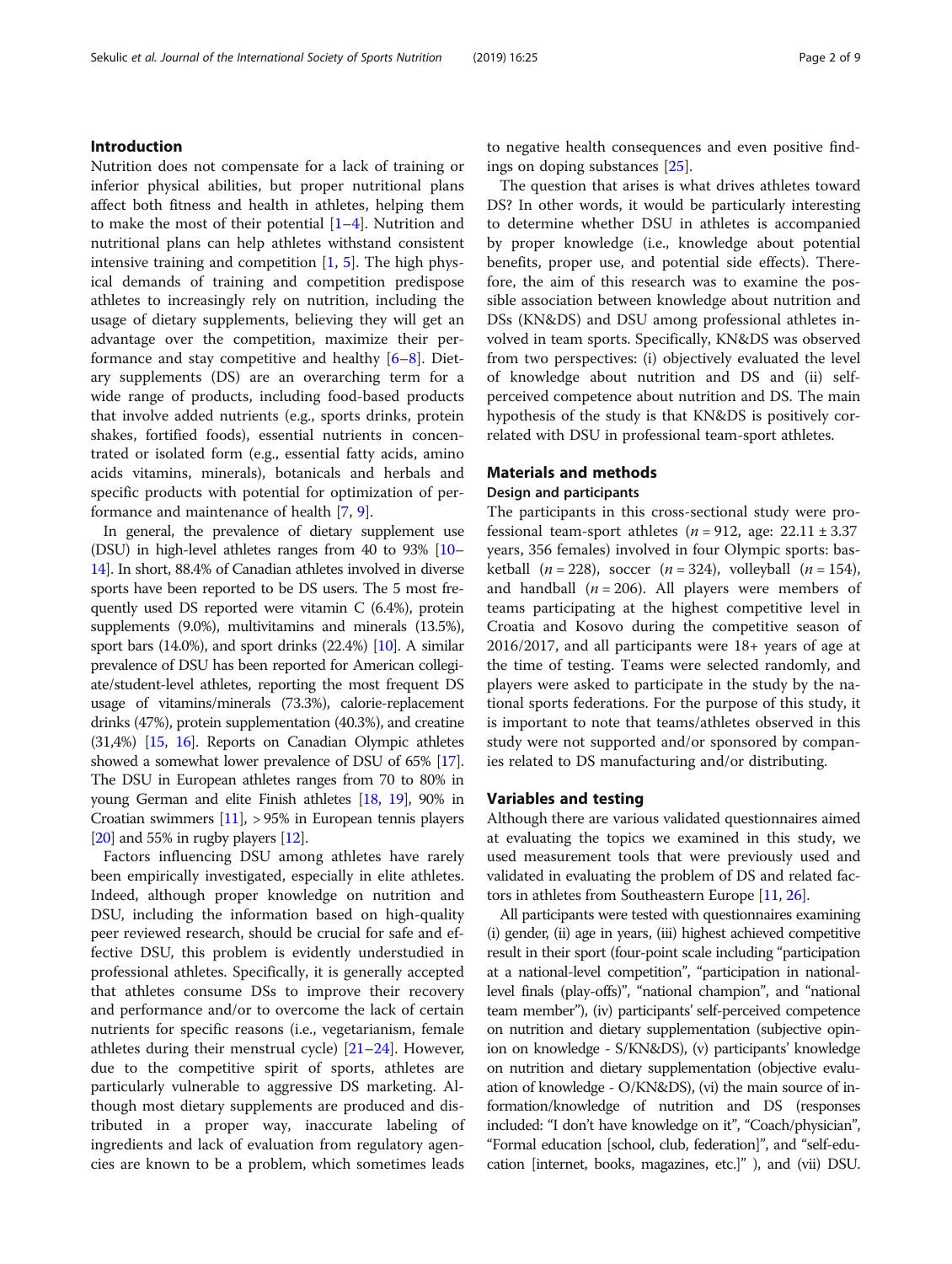The O/KN&DS was tested by a questionnaire consisting of 10 questions: (1) The negative side effects of heavy sweating are best remedied by drinking pure water; (2) After a competition day is over, it is better to not eat for 4 h after the competition; (3) Dark yellow urine is an indicator of proper hydration of the body; (4) Recovery drinks consumed after aerobic endurance training should not contain carbohydrates; (5) Large chains of amino acids form carbohydrates; (6) Protein supplementation requires an increased intake of water; (7) Fresh fruits and vegetables are the best sources of high-quality proteins; (8) Beta-alanine is an amino-acid; (9) Carbohydrate drinks should be avoided before matches/ games because they encourage urination and, therefore, dehydration; and (10) A decrease in body weight as a result of a single training session indicates dehydration.

Each question was answered in true/false form, and if answered correctly, the participant was given one point (otherwise zero); consequently, the total score ranged from "0" to "10". The S/KN&DS was evaluated by one question in which participants were asked about their self-perceived knowledge regarding nutrition and DS (responses included: "I have a poor knowledge about it", "below average", "average", "good/very good"). The participants were asked about their DSU with two questions. First, they were asked about their DSU (possible answers were: "Yes, I regularly use DSs", "Yes, but irregularly/from time to time", "No, I don't use DSs"). Those who replied positively to the first question were then asked about their usage of specific types of DSs (vitamins/minerals, carbohydrates, proteins/amino acids, isotonics, iron supplementation, recovery supplements, energy bars, creatine, and other DSs), including the frequency of usage ("regularly", "from time to time", "rarely", "never"). To avoid misinterpretation of certain DS types, several most common examples for each specific type of DS were specified in each question. For this purpose, we used and named the most popular DS brands in Southeastern Europe. Additionally, one of the investigators was at the athletes' disposal during the testing to answer any possible questions. This questionnaire was previously applied and validated in similar samples, including team sport players [[12](#page-8-0), [20](#page-8-0)].

Participants were tested in groups of five or more. Each participant was secured in their own personal space to ensure that they could not communicate with the other participants and that only they could see their answers. Prior to testing, all participants were informed that the testing was anonymous, that they could refuse to participate, that they could leave some questions and/or the entire questionnaire unanswered, and that the returning of the questionnaire would be considered as their consent to participate in the study; this information was also clearly specified in the questionnaire. The testing lasted less than approximately 10 min, and after completing the survey, the participants placed their questionnaires in a closed

box that was opened the day after the testing. The study fulfilled all necessary ethical standards of the Declaration of Helsinki for Research on Human Subjects 1989 and was approved by the Faculty of Kinesiology (University of Split, Croatia) ethical board (EBO 10/09/2014–1).

Different sport-specific forms of the questionnaires (i.e., only sport-specific questions were modified for the different sports of interest) were previously studied for reliability and validity in athletes involved in different sports, and the results are presented in detail elsewhere [[11,](#page-8-0) [12](#page-8-0), [20\]](#page-8-0). For the purpose of this study, a convenient sample of 33 players (12 females) was tested twice in a time span of 15 days to identify the test-retest reliability of questionnaires. The correlation coefficient for age was almost perfect (Pearson's  $r = 0.99$ ), the correlation was very high for the O/KN&DS (Pearson's  $r = 0.86$ ), and the correlation was also very high for the S/KN&DS (Spearman's  $r = 0.91$ ). The percentage of identical responses for the question on gender was 100, and 95% of the responses were identical for the question on DSU, all indicating the high test-retest reliability of the measuring tools used in this study.

### Statistical analyses

Statistics included means and standard deviations for age, O/KN&DS, frequency (F) and percentages (%) for the remaining variables. Differences between gender and sports were identified by a Chi-square test, a Kruskal-Wallis analysis of variance, or a one-way analysis of variance (ANOVA), depending on the parametric/nonparametric nature of the variables. The associations between O/KN&DS and S/KN&DS were evidenced by Spearman's correlation. To identify relations between the studied variables (predictors) and criterion (DSU), a multinomial regression analysis was applied. The criterion included three responses (Regular-DSU; Irregular-DS; No-DSU), and No-DSU was used as the reference value. Although we were mostly interested in the associations between S/KN&DS and O/KN&DS and the criterion (e.g., DSU), all predictors were simultaneously included in the regression calculation to control for the possible confounding effects of different variables. Regression analyses were calculated for the total sample (all players) and separately for basketball, soccer, volleyball, and handball players. For the purpose of the regression analysis, all variables but "gender" were observed as continuous. The odds ratio (OR) with corresponding 95% confidence intervals (95% CI) were reported. Statistica ver. 13.0 (Dell Inc., Tulsa, OK) was used for all calculations, and a  $p$ -value of 0.05 indicated significance.

# Results

In the total sample, 12.7% of the players consumed DSs regularly, and an additional 35.6% reported the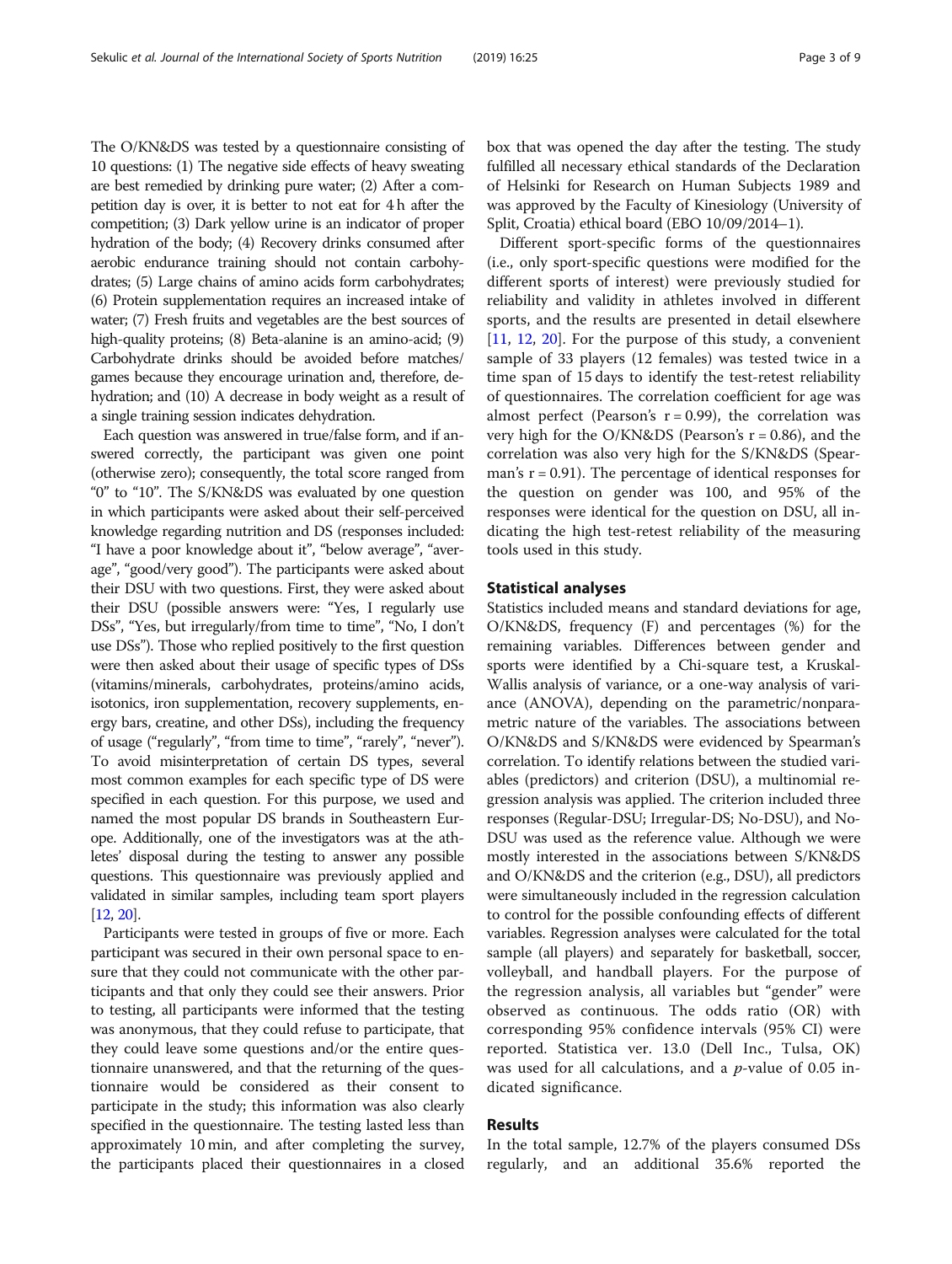occasional use of DSs, with no significant difference between genders (Chi-square = 1.46,  $p = 0.48$ ). Significant differences in DSU were noted among the sports (Chisquare = 26.67,  $p < 0.01$ ), with the highest prevalence of DSU in basketball players (53% users), followed by handball players (49% users), soccer players and volleyball players (46% users) (Table 1).

The consumption of specific DSs in team-sport players is presented in Fig. [1](#page-4-0). Briefly, vitamins/minerals were most commonly used (67% players used them at least "rarely"), followed by isotonics (59%), energy bars (58%), iron (40%), recovery supplements (40%), carbohydrates (37%), proteins/amino acids (36%), creatine (11%), and other supplements (i.e., ginseng, Tribestan, omega-3, echinacea; 9%).

The usage of specific DS across sports is presented in Additional file [1:](#page-7-0) Table S1. With regard to differences among sports, we emphasize that creatine is mostly used in basketball (15% regular/occasional/rare users), followed by handball (14%) and soccer (13%), while it is less prevalent in volleyball (3% of users). Proteins/amino acids were mostly used in basketball (44%) and handball (44%), followed by soccer (33% of users) and volleyball (21% of users). The smallest differences in consumption among sports is evident for energy bars (57, 60, 60 and 51% of users in basketball, soccer, volleyball and handball, respectively).

The main sources of information on nutrition and DS are presented in Fig. [2.](#page-4-0) In short, the majority of tested athletes declared "self-education" as the most important source of knowledge on nutrition and DS (34%), with no significant differences between genders (Chi square: 2.85,  $p = 0.41$ ).

With an average result of  $4.58 \pm 2.27$ , the ANOVA did not reveal significant differences among the players of different sports in terms of O/KN&DS (F-test: 1.88,  $p = 0.13$ ) . The players of the different team sports differed significantly in S/KN&DS (KW: 48.03,  $p < 0.01$ ), with the highest self-perceived knowledge observed in the volleyball

players and the lowest self-perceived knowledge in the soccer players (Table [2](#page-5-0)).

The correlation between O/KN&DS and S/KN&DS was low, although it was statistically significant when calculated for the total sample of participants and females  $(r = 0.10$   $[p < 0.01]$ ,  $r = 0.28$   $[p < 0.01]$ ,  $r = 0.01$   $[p = 0.81]$ for the total sample, females, and males, respectively).

When a multinomial regression analysis was performed for all players (e.g., not dividing them according to sport), age was negatively related to regular DSU (OR: 0.91 [95% CI: 0.85–0.98]), indicating a higher prevalence of regular DSU in younger players. Higher odds for regular DSU and irregular DSU were found for those who were convinced of their advanced knowledge on nutrition and DSs (i.e., those with high scores for S/ KN&DS (OR: 1.67 [95% CI: 1.44–1.92], and OR: 1.11 [95% CI: 1.01–1.22], for regular- and irregular-DSU, respectively). Additionally, DSU was more prevalent in those with better scores on O/KN&DS (OR: 1.15 [95% CI: 1.04–1.26], and OR: 1.08 [95% CI: 1.01–1.16] for regular- and irregular-DSU, respectively).

Regular DSU was more prevalent in basketball players who had higher scores for S/KN&DS (OR: 2.51 [95% CI: 1.85–3.42]) and those who achieved higher scores for O/ KN&DS (OR: 1.25 [95% CI: 1.04–1.51]). Additionally, in basketball players, the S/KN&DS was positively correlated with irregular consumption of DSs (OR: 1.48 [95% CI: 1.20–1.83]). In soccer players, irregular DSU was less prevalent among older players (OR: 0.87 [95% CI: 0.75– 0.98]) and players who achieved better competitive results (OR: 0.13 [95% CI: 0.05–0.38]). The achieved competitive result was the only significant factor that correlated with DSU in volleyball players, and volleyball players who achieved better results were less prone to regular DSU (OR: 0.33 [95% CI: 0.13–0.84]). For handball players, regular DSU was more prevalent in younger players (OR: 0.83 [95% CI: 0.72–0.95]) and those who reported higher S/KN&DS (OR: 2.12 [95% CI: 1.55–2.90]). Additionally, male handball players were more prone to

Table 1 Dietary supplement use by gender or team-sport, with differences between corresponding groups (Chi Square)

|            | Dietary supplement use |       |                              |       |     |       |                   |  |
|------------|------------------------|-------|------------------------------|-------|-----|-------|-------------------|--|
|            | Regular                |       | From time to time $+$ Rarely |       | No  |       | Chi square        |  |
|            |                        | $\%$  |                              | $\%$  | F   | $\%$  | (p)               |  |
| Males      | 66                     | 11.9% | 208                          | 37.4% | 282 | 50.7% | $1.46* (0.48)$    |  |
| Females    | 48                     | 13.5% | 120                          | 33.7% | 188 | 52.8% |                   |  |
| Basketball | 46                     | 20.2% | 74                           | 32.5% | 108 | 47.4% | $26.67$ $*(0.01)$ |  |
| Soccer     | 30                     | 9.3%  | 120                          | 37.0% | 174 | 53.7% |                   |  |
| Volleyball | 6                      | 3.9%  | 66                           | 42.9% | 82  | 53.2% |                   |  |
| Handball   | 32                     | 15.5% | 68                           | 33.0% | 106 | 51.5% |                   |  |

 $^{4}$ indicates Chi square differences (n = 912, df = 2) calculated between genders for dietary supplement use<br>#indicates Chi square differences (n = 912, df = 6) calculated among sports for dietary supplement use

 $"indicates Chi square differences (n = 912, df = 6) calculated among sports for dietary supplement use$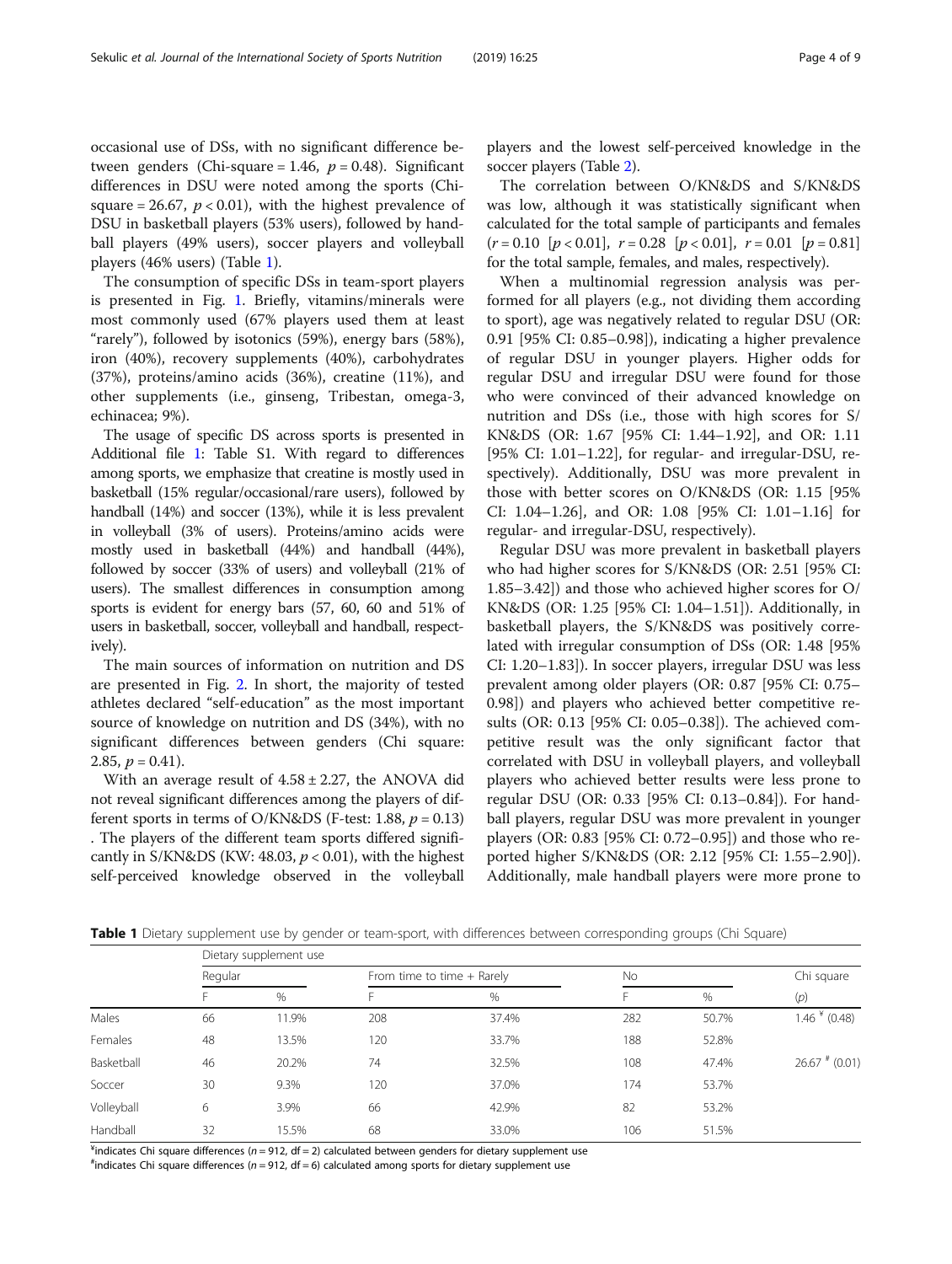<span id="page-4-0"></span>

irregular DSU than their female peers (OR: 2.21 [95% CI: 1.08–4.52]), (Table [3](#page-6-0)).

# **Discussion**

There were several important findings in this study. First, the DSU was lower in older and more successful players. In addition, both self-perceived and objectively evaluated KN&DS were related to DSU, and therefore, the initial study hypothesis was accepted. However, the S/KN&DS was a stronger predictor of DSU than the O/ KN&DS, while the correlations between KN&DS and DSU were more evident in athletes who played team sports with a higher prevalence of DSU.

Previous studies correlated DSU with athletes' age, but the results were not consistent. For example, our finding of a higher prevalence of DSU in younger and less successful athletes is in agreement with the results of previous related studies performed on sailing athletes and rugby players from the territory of Southeastern Europe [[12,](#page-8-0) [26\]](#page-8-0). On the other hand, it is in certain disagreement with the findings summarized in the meta-analysis of Knapik et al. where the authors concluded that DS is more prevalent in older athletes [[14](#page-8-0)]. However, the differences may be at least partially explained by the fact that practically all studies, including this one, where higher prevalence of DS is reported for "younger" athletes actually observed adults (+ 18 years) [\[12](#page-8-0), [26\]](#page-8-0), and therefore, we are not speaking about youth-athletes but rather "younger adults". On the other hand, studies summarized in a previously cited review in which a higher

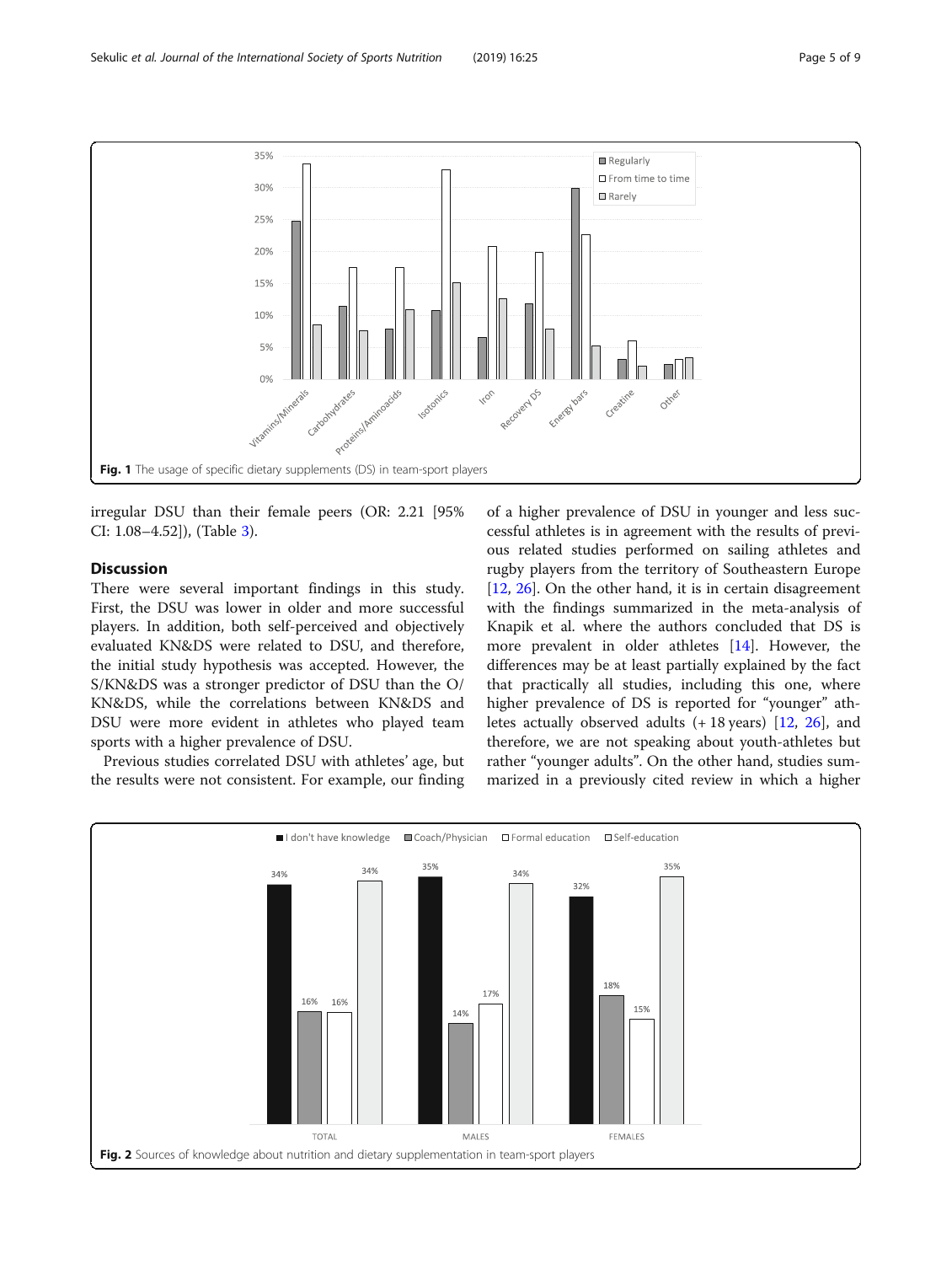<span id="page-5-0"></span>Table 2 Knowledge on nutrition and dietary supplements (O/KN&DS) and self-percieved competency on nutrition and dietary supplements (S/KN&DS) with differences among sports for O/KN&DS (Analysis of Variance – ANOVA), and S/KN&DS (Kruskal-Wallis test – KW)

|            | O/KN&DSª        |          | S/KN&DS   |               |          |                |        |  |
|------------|-----------------|----------|-----------|---------------|----------|----------------|--------|--|
|            | Mean $\pm$ SD   | ANOVA(p) | Poor      | Under-average | Average  | Good/very good | KW(p)  |  |
| Basketball | $4.69 \pm 2.29$ |          | 106 (46%) | 16 (7%)       | 82 (36%) | 24 (11%)       |        |  |
| Soccer     | $4.27 \pm 2.19$ |          | 196 (60%) | 26 (8%)       | 94 (29%) | 10(3%)         |        |  |
| Volleyball | $4.77 + 2.13$   | .88      | 48 (31%)  | 12 (8%)       | 68 (44%) | 26 (17%)       | 48.03  |  |
| Handball   | $4.81 \pm 2.27$ | (0.13)   | 102 (50%) | 28 (14%)      | 60 (29%) | 16 (8%)        | (0.01) |  |

<sup>a</sup>Theoretical range for O/KN&DS was from 0 to 10, with 10 indicating the highest score (best knowledge)

prevalence of DS was evidenced in older athletes mostly compared "youth" with "adult" athletes [[14](#page-8-0)].

Several factors influenced the increase of DSU in modern sports. Most likely, the DSU has become more prevalent because of (i) an increase in the psychophysiological demands of sports training and competition and because of (ii) supplement market growth and aggressive advertising [[14](#page-8-0), [27\]](#page-8-0). Such aggressive marketing is especially oriented toward athletes who seek every legal edge to improve their performance [\[14](#page-8-0), [28](#page-8-0)]. As a result, there is a certain possibility that younger players are under the stronger influence of both factors (e.g., increased physical demands and aggressive DS advertising) . On the other hand, we may not ignore the fact that younger athletes (i.e., less experienced athletes) are probably less skilled than their more experienced (i.e., older) colleagues. As a result, younger athletes lean more toward DSU simply because of their intention to "bridge the gap" between their current abilities (performance) and desired achievement.

The previous discussion is supported by the established correlation between sport achievement and DSU, where more successful players were identified as being less oriented toward DSU. This outcome is in agreement with previous studies where higher DSU was evidenced in athletes who reported lower competitive success [\[26](#page-8-0)]. It is almost certain that the higher prevalence of DSU in less successful players is a direct consequence of their (relative) inferiority in sport achievements. Supportively, studies have already confirmed that athletes who are not satisfied with their achieved competitive results will try to improve their capacities by using different techniques [[12\]](#page-8-0). While one of the central motives of DSU in sport is its direct or indirect influence on sport performance, the negative correlation between DSU and achieved-sport result is actually logical [\[16](#page-8-0), [29\]](#page-8-0). Therefore, proper knowledge about DSs is essential, highlighting the central problem identified in this study (e.g., identifying the association between KN&DS and DSU) as particularly important.

Although the practice of DSU is actually ancient (i.e., historical evidence notes usage even in ancient Olympians), the physiological and psychological demands of sport participation have increased exponentially over the last few decades, coinciding with increased DSU in athletes [\[17,](#page-8-0) [28,](#page-8-0) [30\]](#page-8-0). Additionally, modern athletes are often in out-of-home situations, travel frequently, consume nonfamiliar foods, train and compete in different climates, etc. These habits disturb usual and convenient food consumption and alter appropriate nutrient intake, which frequently results in DSU [[26\]](#page-8-0). Therefore, proper knowledge of the possible ergogenic effects of DSs, the importance of DSs in the recovery process, and the potential side effects of DSs are crucial for the proper and safe usage of DSs in athletes [[20,](#page-8-0) [31](#page-8-0)–[33](#page-8-0)]. Consequently, the positive correlation between O/KN&DS and DSU established here is encouraging.

On the other hand, it is clear that some athletes who consume DSs overrate their knowledge on nutrition and DS, which is evidenced by the low correlation between O/KN&DS and S/KN&DS (r: 0.10). Almost certainly, the lack of objective knowledge puts those athletes who non-objectively perceive their knowledge on DS as high in danger of inappropriate usage of DS and possible detrimental consequences [\[25,](#page-8-0) [34\]](#page-8-0). Therefore, special efforts are needed to increase the level of knowledge on DS in athletes who are not objective about their expertise on the problem. The importance of systematic and organized education is clearly supported by the fact that the majority of athletes declared "self-education" as the main source of information about nutrition and DS (Fig. [2](#page-4-0)). Although self-education may be a potentially valuable type of life-long learning, it should not be a main source of information on nutrition and DS issues. Namely, only properly educated athletes will be able to objectively evaluate information obtained from different informal sources (i.e., internet, magazines, food stores) and consequently will be less vulnerable to potential misinformation [\[35\]](#page-8-0).

The previous discussion is even more important because individuals who overestimate their own KN&DS will likely not improve their knowledge on these topics in the future because of the specific cognitive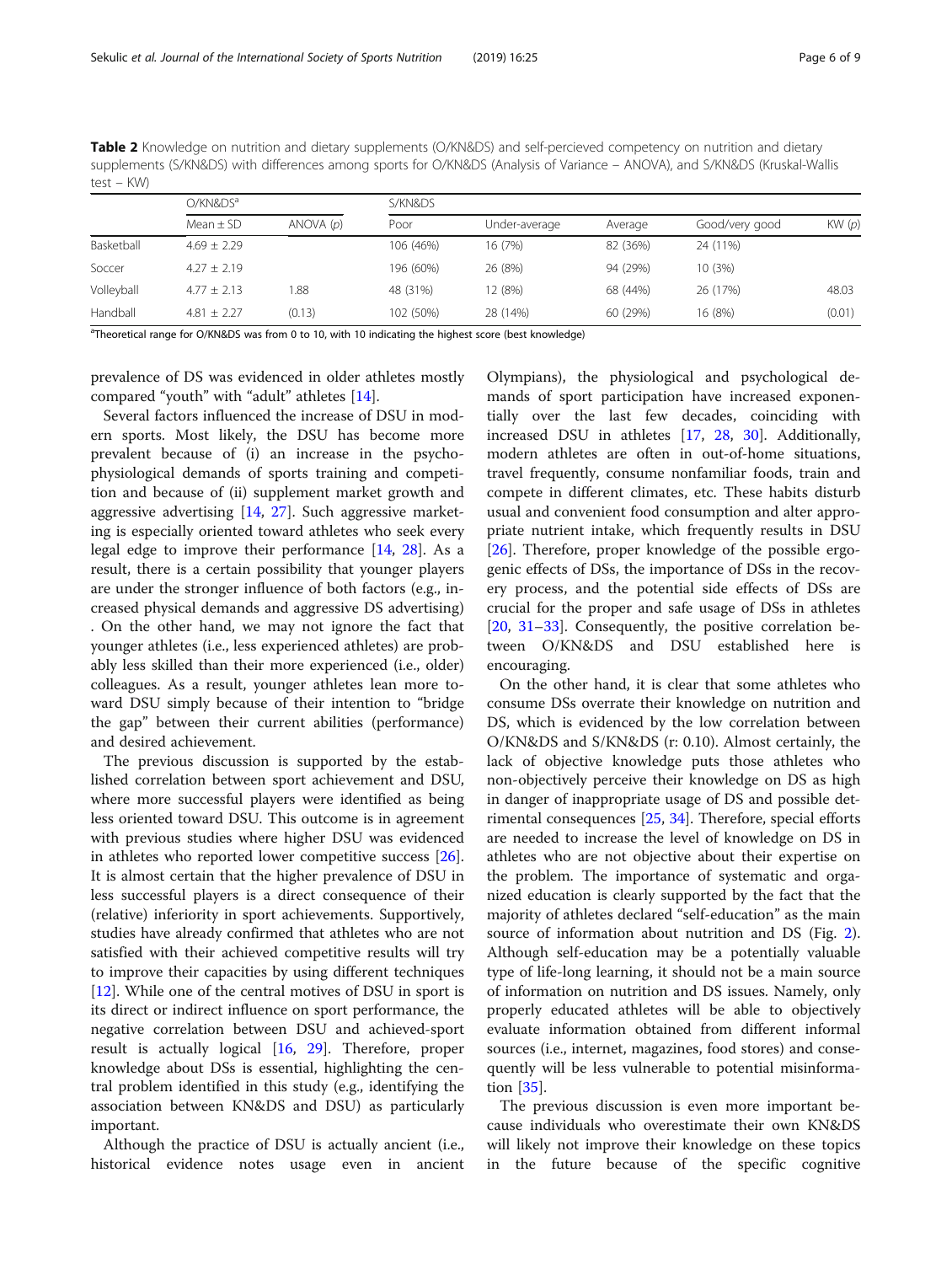<span id="page-6-0"></span>Table 3 Results of multinomial regression calculations for dietary supplement use (DSU) as criterion variable, with nonusage of the dietary supplements as reference value

|                          | Regular-DSU            | Irregular-DSU          |
|--------------------------|------------------------|------------------------|
|                          | OR (95%CI)             | OR (95%CI)             |
| TOTAL SAMPLE $(N = 914)$ |                        |                        |
| Age                      | $0.91(0.85 - 0.98)$    | $0.97(0.93 - 1.02)$    |
| Competitive result       | $1.00(0.99 - 1.00)$    | $1.00(1.00-1.00)$      |
| S/KN&DS                  | 1.67 (1.44-1.92)       | $1.11(1.01-1.22)$      |
| O/KN&DS                  | $1.15(1.04-1.26)$      | $1.08(1.01-1.16)$      |
| Gender                   |                        |                        |
| Male                     | $0.94(0.61 - 1.45)$    | $1.15(0.85 - 1.54)$    |
| Female                   | REF                    | REF                    |
| BASKETBALL $(N = 228)$   |                        |                        |
| Age                      | $0.96(0.85-1.1)$       | $1.01(0.93 - 1.1)$     |
| Competitive result       | $1.18(0.54 - 2.60)$    | 1.29 (0.73-2.28)       |
| S/KN&DS                  | 2.51 (1.85-3.42)       | 1.48 (1.20–1.83)       |
| O/KN&DS                  | $1.25(1.04-1.51)$      | $1.12(0.97 - 1.29)$    |
| Gender                   |                        |                        |
| Male                     | $1.49(0.65 - 3.41)$    | $0.92(0.48 - 1.74)$    |
| Female                   | <b>RFF</b>             | <b>RFF</b>             |
| SOCCER $(N = 324)$       |                        |                        |
| Age                      | $1.22(0.89 - 1.69)$    | $0.86$ (0.75-0.98)     |
| Competitive result       | 1.67 (0.19-14.70)      | $0.13(0.05 - 0.38)$    |
| S/KN&DS                  | 1.73 (0.76-3.96)       | $0.85(0.67-1.06)$      |
| O/KN&DS                  | $0.83$ $(0.53 - 1.30)$ | $1.11(0.93 - 1.32)$    |
| Gender                   |                        |                        |
| Male                     | $0.76$ $(0.11 - 5.15)$ | $1.15(0.56 - 2.37)$    |
| Female                   | REF                    | REF                    |
| VOLLEYBALL $(N = 154)$   |                        |                        |
| Age                      | $1.06(0.91 - 1.22)$    | $1.03(0.94 - 1.13)$    |
| Competitive result       | $0.33$ $(0.13 - 0.84)$ | $0.73$ $(0.47 - 1.13)$ |
| S/KN&DS                  | $1.12(0.85 - 1.47)$    | $1.13(0.95 - 1.34)$    |
| O/KN&DS                  | $1.06(0.88 - 1.28)$    | $1.06(0.95 - 1.19)$    |
| Gender                   |                        |                        |
| Male                     | $0.73$ $(0.32 - 1.65)$ | $0.82$ (0.50-1.34)     |
| Female                   | REF                    | REF                    |
| HANDBALL $(N = 206)$     |                        |                        |
| Age                      | $0.83$ $(0.72 - 0.95)$ | $0.95(0.87 - 1.03)$    |
| Competitive result       | $1.08(0.64 - 1.82)$    | $1.08(0.64 - 1.82)$    |
| S/KN&DS                  | $2.12(1.55 - 2.90)$    | $0.97(0.77 - 1.22)$    |
| O/KN&DS                  | $1.09(0.91 - 1.30)$    | $1.11(0.97-1.26)$      |
| Gender                   |                        |                        |
| Male                     | $0.62$ $(0.25 - 1.56)$ | 2.21 (1.08-4.52)       |
| Female                   | REF                    | REF                    |

LEGEND: Age – age of the players, Competitive result – the highest competitive result the athlete achieved in sport, S/KN&DS – selfperceived competence on nutrition and dietary supplementation, O/ KN&DS – evaluation of knowledge on nutrition and dietary supplementation, REF – reference value in regression calculation

mechanism known as the "anchoring effect" [[36\]](#page-8-0). In short, the "anchoring effect" is a type of cognitive bias that causes individuals to focus on the first available piece of information (the "anchor") given to them when making decisions. In this case, athletes with high selfperceived knowledge will be "anchored" by their selfrated knowledge on a topic (i.e., S/KN&DS).

Interestingly, sociopsychological studies have clearly noted that the anchoring effect is moderated by the level of "true knowledge on a problem", and advanced knowledge decreases the anchoring effect [\[37](#page-8-0)]. As a result, we may expect that athletes with high O/KN&DS scores will self-decide to improve their knowledge and awareness of nutrition and DS in the future. On the other hand, athletes with low O/KN&DS scores and high S/KN&DS scores will likely not feel an urgency to improve their knowledge of nutrition and DS through self-education. It is more likely that their knowledge should be transcended through systematical and mandatory educational programs organized by responsible institutions (i.e., sport teams, national/regional sporting federations, and public-health authorities).

Our results indicated sport-specific associations between the studied variables, with stronger correlations between predictors and DSU in sports with a higher prevalence of DSU in athletes. This finding emphasizes the necessity of sport-specific investigation of DSU and of similar topics. Namely, when investigating correlations between certain behaviors and practices in sports (i.e., prevalence of DS, doping-related behaviors, counselling practice), some studies have analyzed athletes involved in different sports and sport disciplines as a homogenous sample of participants [\[14](#page-8-0), [38](#page-8-0), [39](#page-8-0)]. Moreover, different sports often vary in the investigated factors, including predictors (i.e., sociodemographic, sport-specific factors, and knowledge) and criteria (i.e., variables of behavior and/or practice) [[40,](#page-8-0) [41\]](#page-8-0). Therefore, analyzing athletes involved in different sports as a homogenous sample without acknowledging sport specifics will probably lead to confounding effects in the studied factors. Such effects will consequentially limit the applicability of an analysis in real-sport settings.

The previously discussed findings on the specific associations between subjective and objective evaluation of KN&DS are novel to some extent and therefore make possible the discussion of one specific topic that is not directly related to the aim of the study. The studies that have been conducted so far have reported a positive correlation between DSU and potential and/or current doping behavior in athletes [\[42](#page-8-0), [43](#page-8-0)]. Consequently, athletes who consume DSs are often targeted as being "vulnerable to doping". Controversially, in other studies, knowledge on nutrition and DSs was found to be protective against doping behavior  $[20]$  $[20]$  $[20]$ , while here, we found a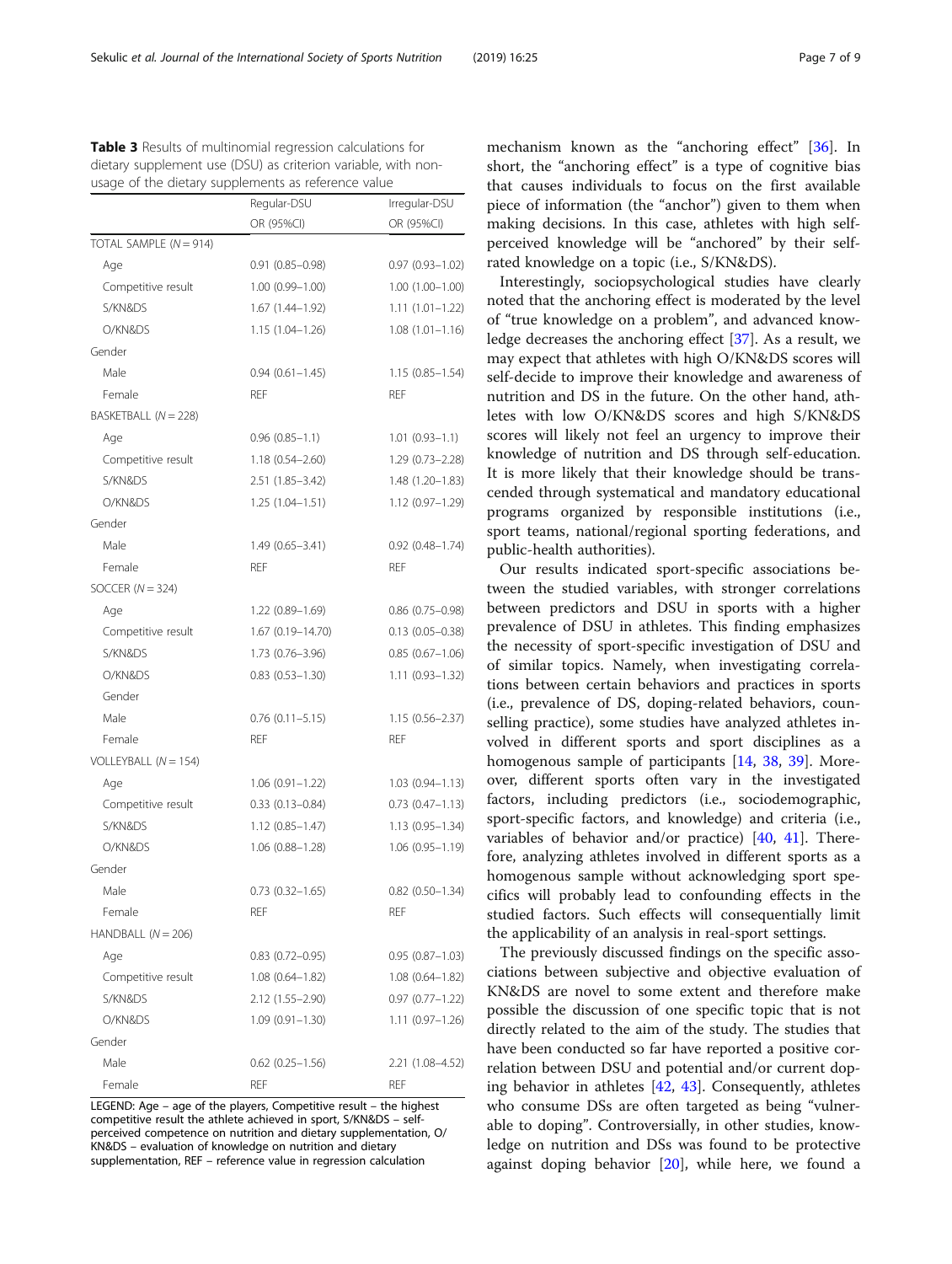<span id="page-7-0"></span>correlation between KN&DS and DSU. Overall, we may determine a certain possibility of higher doping likelihood, specifically in athletes who use DSs but subjectively judge their KN&DS as high. This determination could reconcile the different findings of reports in which a higher susceptibility to doping was observed in DS users and opposed reports (with lower susceptibility to doping in DS users) [[20,](#page-8-0) [42](#page-8-0), [43](#page-8-0)]. The importance of these issues makes systematic investigations on this topic warranted.

# Limitations and strengths

This study included only athletes involved in team sports from one specific region (e.g., Southeastern Europe) during the competitive season. Additionally, we identified sport-specific associations among the studied factors. Therefore, the results are generalizable to similar samples of athletes in similar circumstances. The crosssectional design is another important limitation of the study because it does not allow interpretation of causeeffect relationships between variables. Further, in this study power-bars and isotonic drinks are observed as dietary supplements, the list of DSs observed in this study was limited to those most frequently used in the region which may partially skew the results. Therefore, future studies should additionally focus on DS types not observed herein.

This is one of the first studies that systematically studied and objectively compared evaluated and selfperceived knowledge on nutrition and DSs and their potential correlations with DSU in athletes involved in four Olympic team sports. Additionally, important strengths of this investigation included a relatively large sample of participants with a high competitive level from a specific sociocultural environment (i.e., in a region in which the studied sports are the most popular types of sports, a sport-specific design, and the use of previously validated measurement tools.

### Conclusion

In conclusion, our results show relatively stable associations between KN&DS and DSU in team-sport athletes, and athletes who had higher scores for both measures of KN&DS were more likely to consume DSs. However, because the associations were considerably stronger for "subjectively" than for "objectively" evaluated KN&DS, sport authorities should be informed about the necessity of systematic and targeted education for athletes about sport nutrition and DSs. This would be particularly important in sports with a relatively high prevalence of DSU. Additionally, special attention is needed for athletes who self-perceive their knowledge of sport nutrition and dietary supplementation as high. Namely, while the correlation between objective and subjective

evaluation of KN&DS was relatively weak (less than 3% of common variance), there is a clear risk for inappropriate usage of DSs, especially with regard to the fact that the majority of studied athletes declared "self-education" as the primary source of information on nutrition and DS.

# Additional file

[Additional file 1:](https://doi.org/10.1186/s12970-019-0292-9) Table S1. The usage of specific dietary supplements (DS) in each of the studied team-sports in players from southeastern Europe. (DOCX 13 kb)

### Abbreviations

95%CI: 95% confidence interval; ANOVA: One way analysis of variance; DS: Dietary supplementation; DSU: Dietary supplement use; KW: Kruskal-Wallis analysis of variance; O/KN&DS: Objectively evaluated (tested) knowledge on nutrition and dietary supplementation; OR: Odds ratio; S/ KN&DS: Subjective self-perceived knowledge on nutrition and dietary supplementation

#### Acknowledgements

The authors are particularly grateful to athletes who voluntary participated in the study. Special thanks goes sport federations for their support in the investigation.

#### Authors' contributions

All authors were involved in the study. DS, ET and DM conceived and designed the study; ET and PZ collected the data; data were analyzed by DS, DO and AB, AB, DM and DS drafted the manuscript. All authors reviewed the paper and approved the final version prior to submission.

#### Funding

There was no external funding for this study. However, local funding support of University of Ljubljana, Faculty of Sport was provided for publishing fees.

### Availability of data and materials

The datasets used and/or analyzed during the current study are available here: <https://www.dropbox.com/s/p26rgkghrwp0i41/PODACI.sav?dl=0>

#### Ethics approval and consent to participate

This study was conducted in accordance with the Declaration of Helsinki, and the protocol was approved by the University of Split, Faculty of Kinesiology, Split, Croatia (EBO 10/09/2014–1). Written informed consent was obtained from all individual participants included in the study.

### Consent for publication

As part of the written informed consent procedure, all participants were duly made aware (as part of both the study briefing and information sheet) that the study results may be published. As such, consent for publication was included as part of this process.

### Competing interests

The authors declare that they have no competing interests.

### Author details

<sup>1</sup> Faculty of Kinesiology, University of Split, Teslina 6, 21000 Split, Croatia. <sup>2</sup>College Universi Bardhosh, 10000 Prishtina, Kosovo. <sup>3</sup>Department of Psychological, Program in Health Promotion and Cognitive Sciences, Sport and Exercise Research Unit, Pedagogical and Education Sciences, University of Palermo, 90144 Palermo, Italy. <sup>4</sup> Faculty of Food Technology and Biotechnology, University of Zagreb, Zagreb 10000, Croatia. <sup>5</sup> Faculty of Sport, University of Ljubljana, Ljubljana 1000, Slovenia.